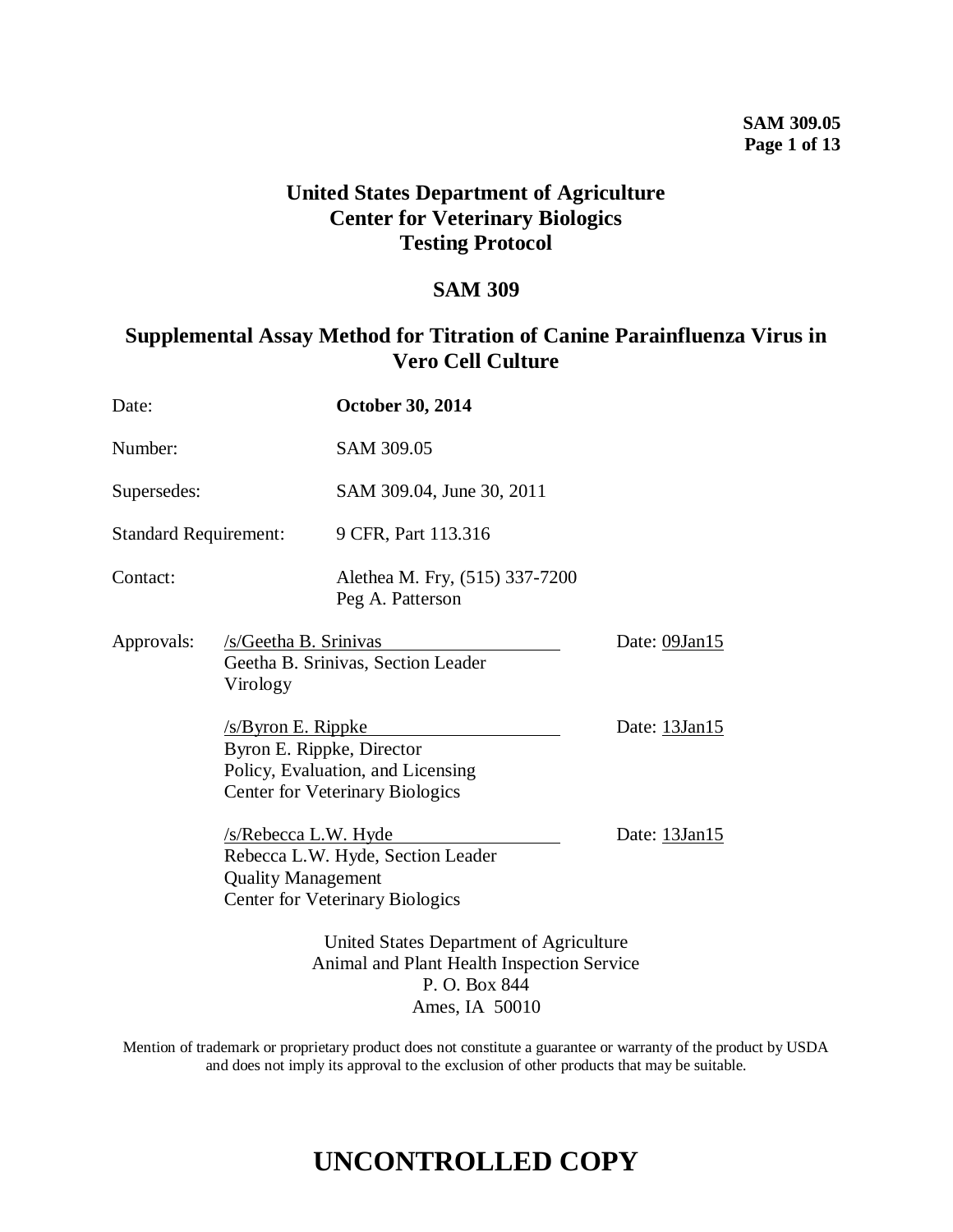### **Table of Contents**

- **1. Introduction**
- **2. Materials**
	- **2.1 Equipment/instrumentation**
	- **2.2 Reagents/supplies**
- **3. Preparation for the Test**
	- **3.1 Personnel qualifications/training**
	- **3.2 Preparation of equipment/instrumentation**
	- **3.3 Preparation of reagents/control procedures**
	- **3.4 Preparation of the Test Vaccine**
- **4. Performance of the Test**
- **5. Interpretation of the Test Results**
- **6. Report of Test Results**
- **7. References**
- **8. Summary of Revisions**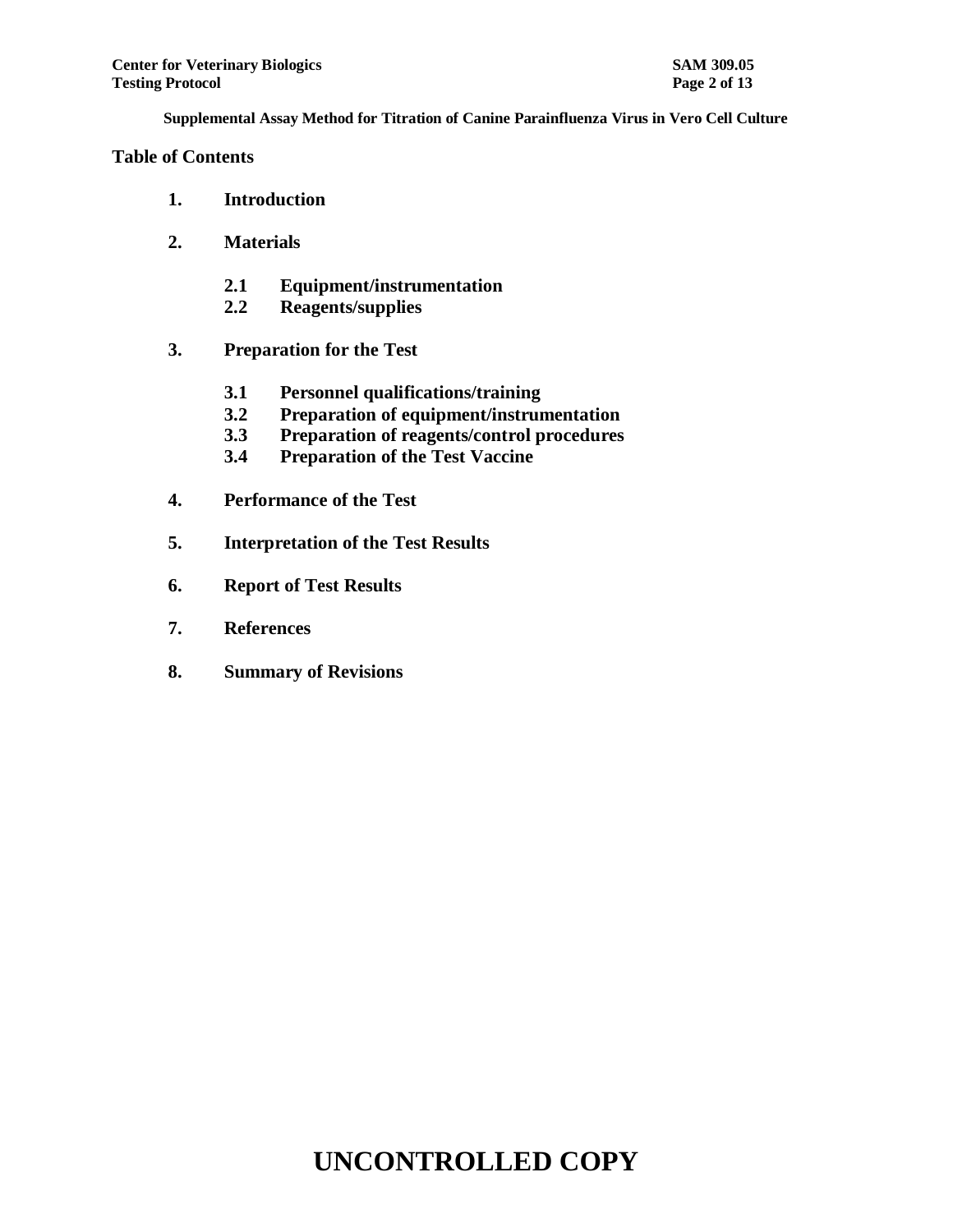### **1. Introduction**

This Supplemental Assay Method (SAM) describes an *in vitro* test method for assaying modified-live canine parainfluenza (CPI) virus vaccines for viral content. Presence or absence of CPI virus is determined by hemadsorption (HAd) of guinea pig red blood cells (GPRBC).

### **2. Materials**

### **2.1 Equipment/instrumentation**

Equivalent equipment or instrumentation may be substituted for any brand name listed below.

**2.1.1** Incubator,  $36^{\circ} \pm 2^{\circ}$ C, high humidity,  $5\% \pm 1\%$  CO<sub>2</sub> (Model 3336, Forma Scientific Inc.)

- **2.1.2** Water bath
- **2.1.3** Centrifuge and rotor (Beckman Coulter)
- **2.1.4** Microscope, inverted light (Model CK, Olympus America Inc.)
- **2.1.5** Vortex mixer (Vortex-2 Genie, Model G-560, Scientific Industries Inc.)
- **2.1.6** Syringe, self-refilling repetitive, 2-mL
- **2.1.7** Pipettor with tips and/or motorized microliter pipette and tips
- **2.1.8** Pipette-aid

## **2.2 Reagents/supplies**

Equivalent reagents or supplies may be substituted for any brand name listed below. All reagents and supplies must be sterile.

**2.2.1** CPI Positive Control Virus, D008 strain

**2.2.2** Monospecific antisera, free of CPI antibody, which neutralize the non-CPI virus fractions present in multifraction vaccines (e.g., canine distemper virus (CDV) and canine adenovirus (CAV))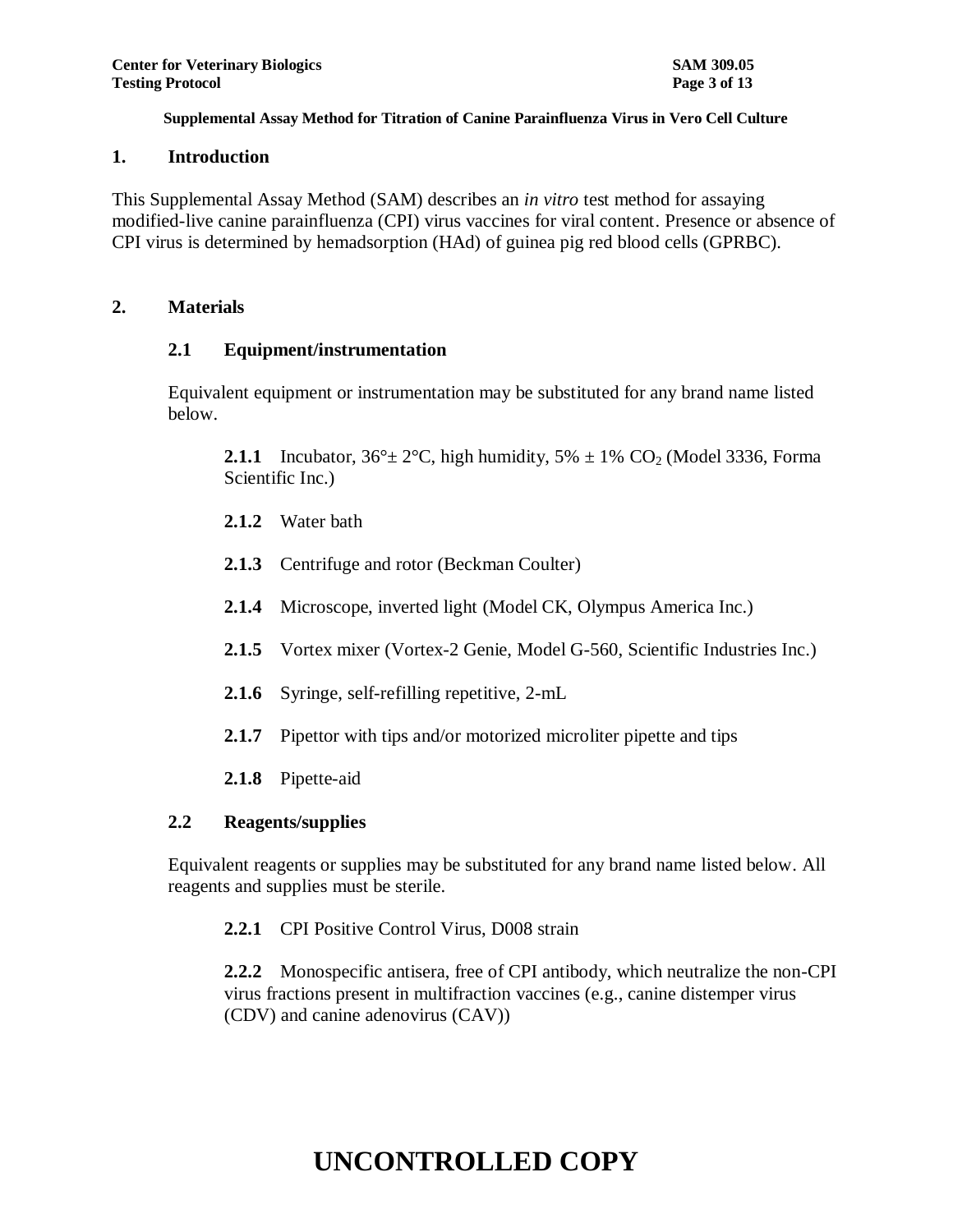**2.2.3** African green monkey kidney (Vero) cell line, free of extraneous agents as tested by title 9, *Code of Federal Regulations* (9 CFR)

- **2.2.4** Minimum essential medium (MEM)
	- **1.** 9.61 g MEM with Earles salts without bicarbonate
	- **2.** 1.1 g sodium bicarbonate (NaHCO<sub>3</sub>)
	- **3.** Dissolve reagents in **Steps 1 and 2** with 900 mL deionized water (DI).

**4.** Add 5.0 g lactalbumin hydrolysate or edamine to 10 mL DI, and heat to 60°± 2°C until dissolved. Add to the solution in **Step 3** with constant mixing.

**5.** Q.S. to 1000 mL with DI and adjust pH to 6.8-6.9 with 2N hydrochloric acid (HCl).

- **6.** Sterilize through a 0.22-µm filter.
- **7.** Aseptically add 50 µg/mL gentamicin sulfate
- **8.** Store at 2°- 7°C.
- **2.2.5** Growth Medium
	- **1.** 940 mL MEM
	- **2.** Aseptically add:
		- **a.** 50 mL gamma-irradiated fetal bovine serum (FBS)
		- **b.** 10 mL L-glutamine (200 mM)
	- **3.** Store at 2°- 7°C.
- **2.2.6** Alsevers Solution
	- **1.** 8.0 g sodium citrate  $(C_6H_5Na_3O_7 \cdot 2H_2O)$
	- **2.** 0.55 g citric acid  $(C_6H_8O_7 \cdot H_2O)$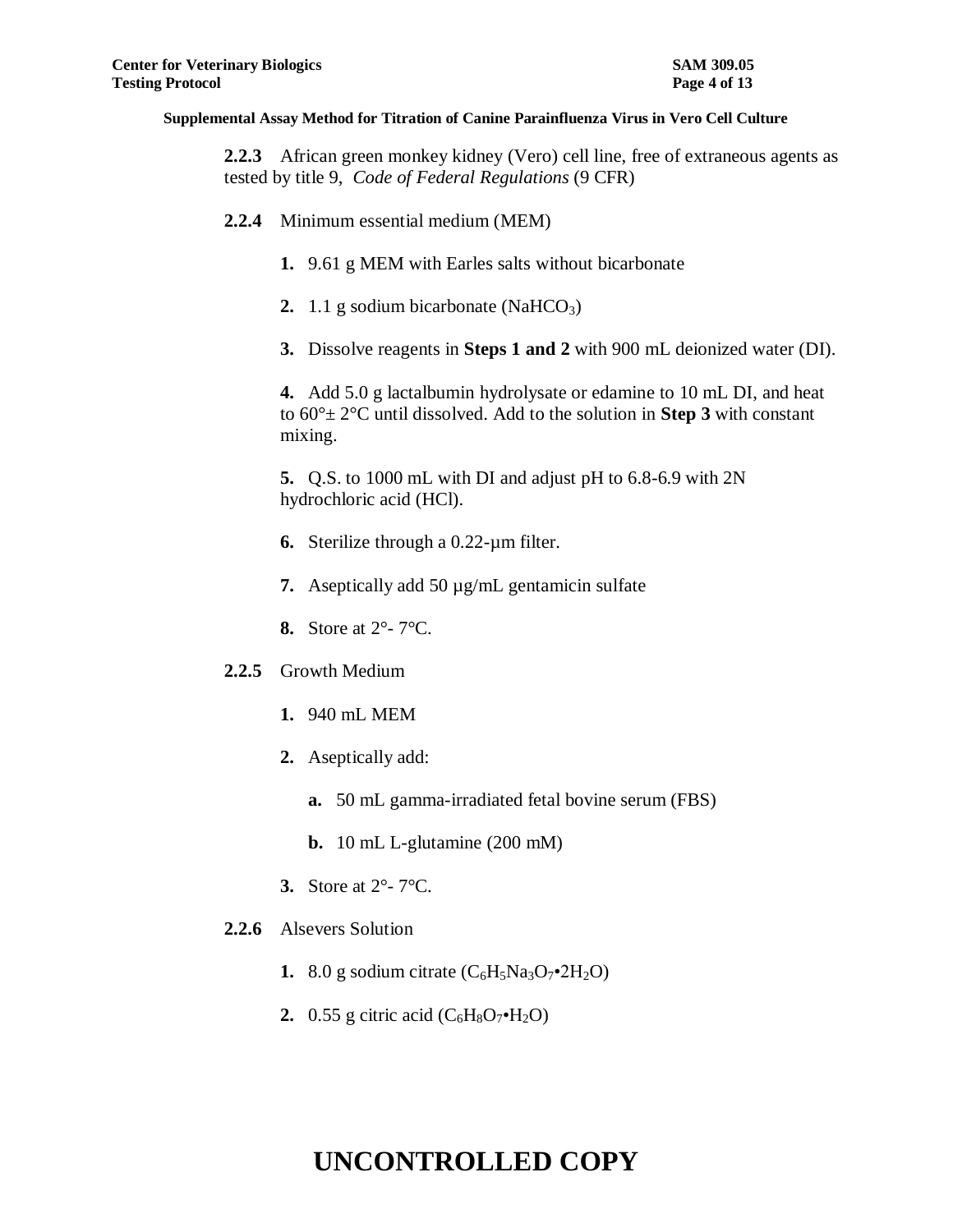- **3.** 4.2 g sodium chloride (NaCl)
- **4.** 20.5 g glucose  $(C_6H_{12}O_6)$
- **5.** Q.S. to 1000 mL with DI and dissolve.
- **6.** Sterilize through a 0.22-µm filter.
- **7.** Store at 2°- 7°C.

**2.2.7** Dulbecco's phosphate buffered saline free of calcium  $(Ca^{++})$  and magnesium  $(Mg^{++})$  ions.

- **1.** 8.0 g NaCl
- **2.** 0.2 g potassium chloride (KCl)
- **3.** 0.2 g potassium phosphate, monobasic, anhydrous (KH<sub>2</sub>PO<sub>4</sub>)
- **4.** Dissolve reagents in **Steps 1 through 3** with 900 mL DI.

**5.** Add 1.03 g sodium phosphate, dibasic, anhydrous  $(Na_2HPO_4)$  to 10 mL DI, and heat to  $60^{\circ}$  ±  $2^{\circ}$ C until dissolved. Add to **Step 4** with constant mixing.

- **6.** Q.S. to 1000 mL with DI; adjust pH to 7.0-7.3 with 2N HCl.
- **7.** Sterilize through a 0.22-µm filter**.**
- **8.** Store at 2°- 7°C.
- **2.2.8** Dulbecco's phosphate buffered saline (DPBS)
	- **1.** 8.0 g NaCl
	- **2.** 0.2 g KCl
	- 3. 0.2 g KH<sub>2</sub>PO<sub>4</sub>
	- **4.** 0.1 g magnesium chloride, hexahydrate  $(MgCl<sub>2</sub>•6H<sub>2</sub>O)$
	- **5.** Dissolve reagents in **Steps 1 through 4** with 900 mL DI.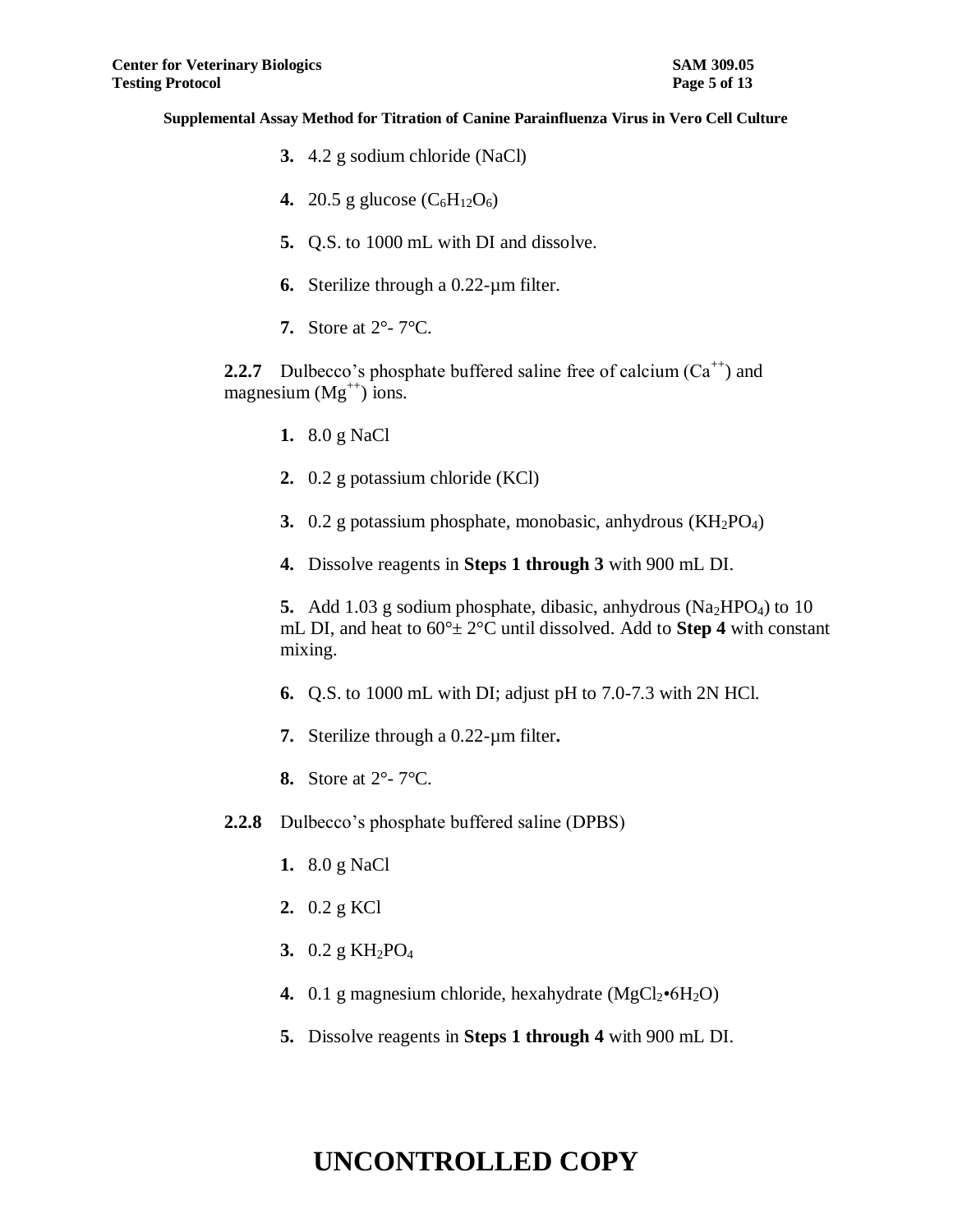**6.** Add 1.03 g Na<sub>2</sub>HPO<sub>4</sub> to 10 mL DI, and heat to  $60^{\circ} \pm 2^{\circ}$ C until dissolved. Add to **Step 5** with constant mixing.

**7.** Dissolve 0.1 g calcium chloride, anhydrous (CaCl<sub>2</sub>) with 10 mL DI, and add slowly to **Step 5** to avoid precipitation.

**8.** Q.S. to 1000 mL with DI; adjust pH to 7.0-7.3 with 2N HCl.

**9.** Sterilize through a 0.22-µm filter.

**10.** Store at 2°- 7°C.

**2.2.9** Guinea pig blood in an equal volume of Alsevers Solution

**2.2.10** Cell culture plates, 24-well

**2.2.11** Polystyrene tubes, 12 x 75-mm

**2.2.12** Pipettes, 10-mL and 25-mL

**2.2.13** Conical tubes, 50-mL

**2.2.14** Syringe, 1-mL tuberculin, and needle, 18-gauge x 1 1/2-inch

### **3. Preparation for the Test**

## **3.1 Personnel qualifications/training**

Personnel shall have experience in the preparation and maintenance of cell culture as well as in the propagation and maintenance of animal viruses and the quantitation of virus infectivity by HAd.

## **3.2 Preparation of equipment/instrumentation**

On the day of test initiation, set a water bath at  $36^{\circ} \pm 2^{\circ}$ C.

## **3.3 Preparation of reagents/control procedures**

**3.3.1** Preparation of Vero cell culture plates (Test Plates)

Cells are prepared from healthy, confluent Vero cells that are maintained by passing every 3 to 4 days. One day prior to test initiation, add 1.0 mL/well of  $10^{4.7}$ to  $10^{5.2}$  cells/mL cells suspended in Growth Medium into all wells of a 24-well cell culture plate. Prepare 1 Vero plate for the controls and 1 for each Test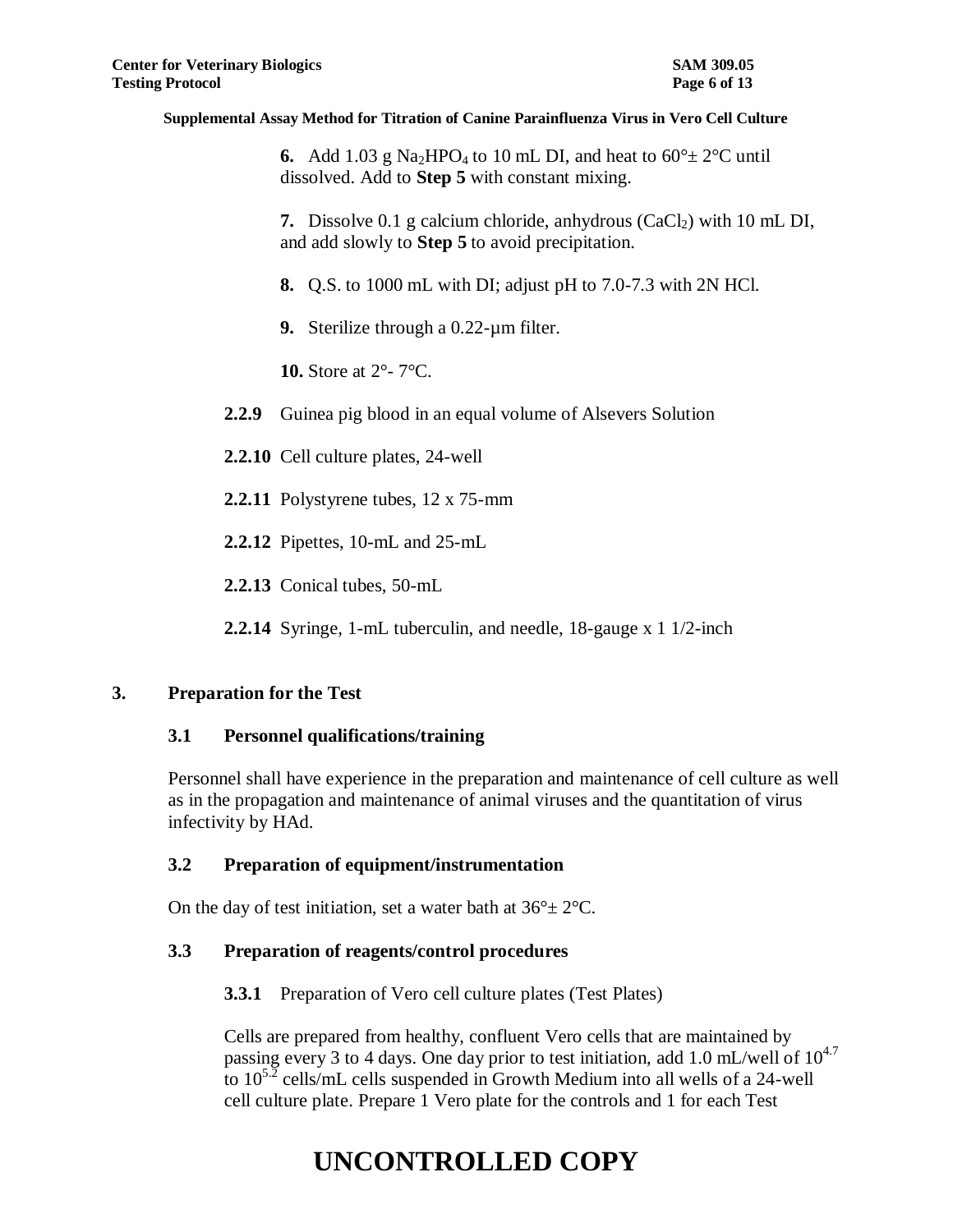Vaccine. These become the Test Plates. Incubate at  $36^{\circ} \pm 2^{\circ}$ C in a CO<sub>2</sub> incubator for one day.

**3.3.2** Preparation of CPI Positive Control Virus

**1.** On the day of test initiation, rapidly thaw a vial of CPI Positive Control Virus in a water bath.

**2.** Dispense 1.8 mL MEM into sufficient 12 x 75-mm polystyrene tubes to bracket the expected endpoint according to the CVB Reagent Data Sheet; appropriately label (e.g., 9 tubes, labeled  $10^{-1}$  through  $10^{-9}$ , respectively).

**3.** With a 200-µL pipettor, transfer 200 µL of the CPI Positive Control Virus to the first tube labeled  $10^{-1}$ ; mix by vortexing.

**4.** Using a new pipette tip, transfer 200  $\mu$ L from the  $10^{-1}$  labeled tube (**Step 3**) to the  $10^{-2}$  tube; mix by vortexing.

**5.** Repeat **Step 4** for each of the subsequent dilutions, transferring 200 µL of the previous dilution to the next dilution tube until the tenfold dilution series is completed.

**3.3.3** Prepare a dilution of each neutralizing non-CPI antiserum in DPBS according to the supplied CVB Reagent Data Sheet or as determined for that specific antiserum.

**3.3.4** Preparation of washed guinea pig red blood cells (GPRBC)

**1.** Transfer 20 mL of the guinea pig blood into a 50-mL conical tube.

**2.** Q.S. to 50 mL with Alsevers Solution, and mix by inverting several times.

**3.** Centrifuge for  $15 \pm 5$  minutes at 400 x g (1500 rpm in a Beckman J6B centrifuge with JS-4.0 rotor) at  $4^{\circ}$  ±  $2^{\circ}$ C.

- **4.** Remove supernatant and buffy coat by pipetting.
- **5.** Repeat steps in **Steps 2 through 4** for a total of 3 washes.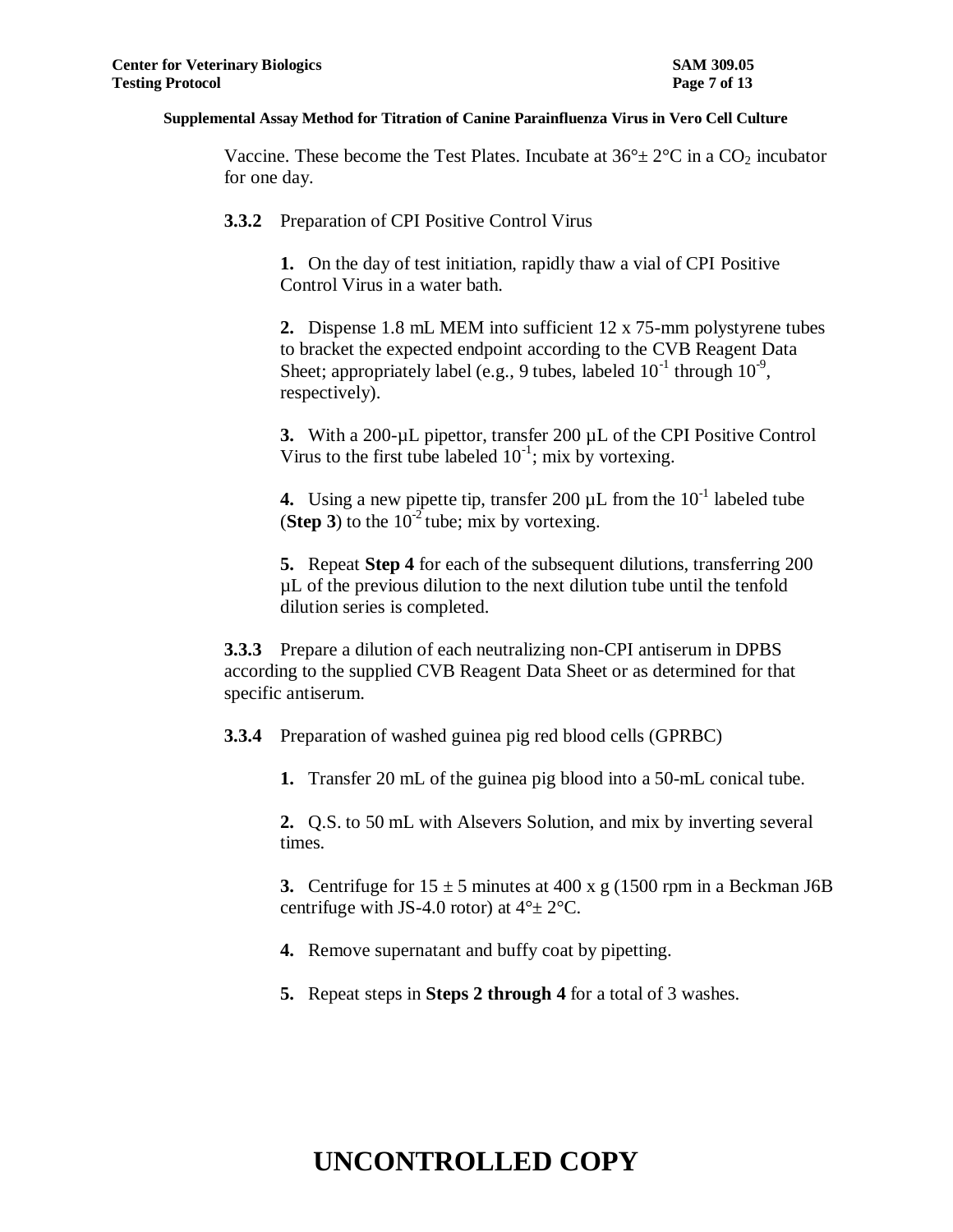**6.** Add an equal volume of Alsevers Solution to the washed GPRBC. Store at  $2^{\circ}$ -  $7^{\circ}$ C; use within 1 week of collection.

**3.3.5** 0.5% GPRBC Suspension for the HAd assay

**1.** On the day of conducting the HAd test, pipette 500 µL of washed, packed GPRBC into 100 mL of  $Ca^{++}$ ,  $Mg^{++}$ -Free DPBS, rinsing the pipette thoroughly to remove the GPRBC.

**2.** Mix by inverting, store at 2°- 7°C, and use within 1 week of collection.

## **3.4 Preparation of the Test Vaccine**

**3.4.1** Conduct the initial test of a Test Vaccine with a single vial (a single sample from 1 vial). On the day of inoculation, using a sterile 1.0-mL syringe and an 18-gauge x 1 1/2-inch needle, rehydrate a vial of the Test Vaccine with the provided diluent by transferring 1.0 mL for 1-mL-dose vaccines, 0.5 mL for 0.5-mL-dose vaccines, etc., into the vial containing the lyophilized Test Vaccine; mix by vortexing. Incubate for  $15 \pm 5$  minutes at room temperature.

**3.4.2** For multifraction CPI vaccines, neutralize the non-CPI viral fractions with antiserum specific to each non-CPI virus fraction. It is not necessary to neutralize canine parvovirus (CPV) since CPV is not expected to replicate in confluent Vero cells.

**1.** Prepare dilutions of each neutralizing non-CPI antiserum according to the CVB Reagent Data Sheet or manufacturer's instructions.

**2.** Dispense 200 µL of each of the required neutralizing antiserum into a 12 x 75-mm polystyrene tube labeled  $10^{-1}$ , and q.s. with MEM to 1.8 mL. For example, to neutralize 2 non-CPI viral fractions in a 3-fraction CDV/CPI/CAV vaccine, dispense 200 µL of each of the diluted CDV and CAV antiserums into the tube labeled  $10^{-1}$ ; add 1.4 mL of MEM to obtain a final volume of 1.8 mL.

**3.** Pipette 200  $\mu$ L of the reconstituted Test Vaccine to the  $10^{-1}$  labeled tube containing the neutralizing antisera; mix by vortexing.

**4.** Incubate at room temperature for  $60 \pm 10$  minutes.

**3.4.3** For Test Vaccines containing only the CPI viral fraction, prepare the 10<sup>-1</sup> dilution by mixing 200 µL of the reconstituted Test Vaccine with 1.8 mL of MEM in a labeled 12 x 75-mm polystyrene tube.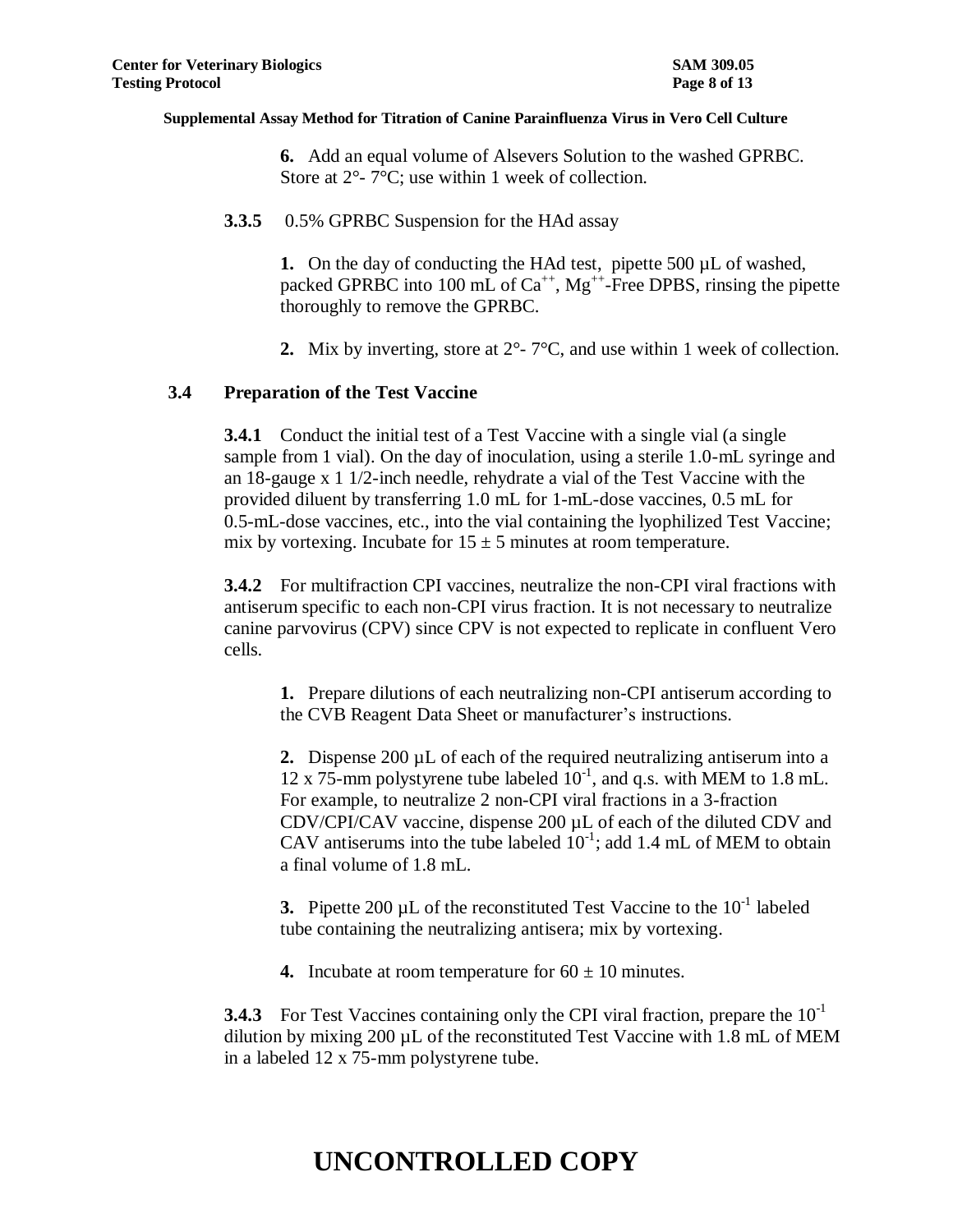**3.4.4** Serial tenfold dilutions

**1.** Dispense 1.8 mL MEM into each of 5, 12 x 75-mm polystyrene tubes labeled  $10^{-2}$  through  $10^{-6}$  (or more if the expected CPI endpoint of the Test Vaccine is higher than  $10^{-6}$ ).

**2.** Using a new pipette tip, transfer 200  $\mu$ L from the tube labeled  $10^{-1}$  to the next dilution tube; mix by vortexing.

**3.** Repeat **Step 2** to the remaining tubes, transferring 200 µL from the previous dilution to the next dilution tube until the tenfold dilution series is completed.

## **4. Performance of the Test**

**4.1** On the day of test inoculation, label the Test Plates and inoculate each of 5 wells/dilution with 200 µL of dilutions  $10^{-6}$  through  $10^{-3}$  of each Test Vaccine. In a similar manner, identify and inoculate 5 wells/dilution of the CPI Positive Control Virus (with dilutions  $10^{-9}$  through  $10^{-6}$  for the example in **Section 3.3.2**). Change tips between each unique sample (i.e., each Test Vaccine and the CPI Positive Control Virus); tip changes are not necessary between dilutions in a series if pipetting from the most dilute to the most concentrated within that series (e.g.,  $10^{-9}$  through  $10^{-6}$ ).

**4.2** Five uninoculated wells serve as Negative Cell Controls.

**4.3** Incubate the Test Plates in a  $36^\circ \pm 2^\circ \text{C}$  CO<sub>2</sub> incubator for 8 days  $\pm 1$  day.

**4.4** After incubation, perform the HAd assay on the cell monolayers with a 0.5% GPRBC suspension.

**4.4.1** Decant the media from the plates into an autoclavable container.

**4.4.2** Submerge each Test Plate in a reservoir of  $Ca^{++}$ ,  $Mg^{++}$ -Free DPBS and decant.

**4.4.3** Mix the 0.5% GPRBC suspension by gentle inversion, and add 1.0 mL/well.

**4.4.4** Incubate at  $2^{\circ}$ -  $7^{\circ}$ C for  $25 \pm 5$  minutes.

**4.4.5** Wash Test Plates by repeating **Section 4.4.2** twice.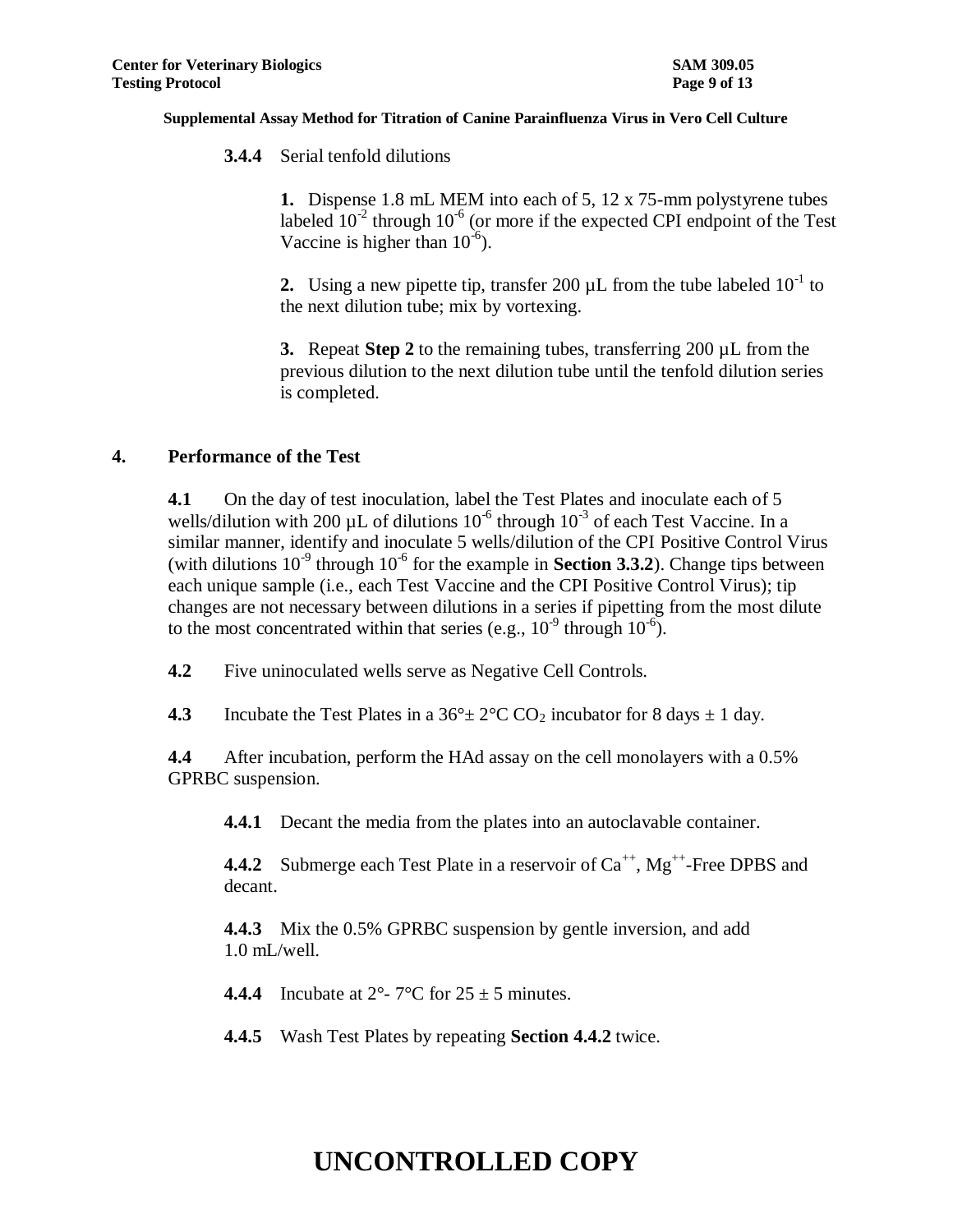**4.4.6** Read the wet Test Plate at 100X magnification on an inverted light microscope, and examine CPI-infected vero cells for HAd.

**1.** Wells displaying GPRBC adsorbed onto the cell monolayer are considered to be positive for CPI.

**2.** Record the results as the number of HAd- positive wells versus total number of wells examined for each dilution of the Test Vaccine and the CPI Positive Control Virus.

**4.5** Calculate the CPI Virus endpoints of the Test Vaccine and the CPI Positive Control Virus using the Spearman-Kärber method as modified by Finney. The titers are expressed as  $log_{10} 50\%$  HAd infective doses (HAdID<sub>50</sub>).

Example:

 $10^{-3}$  dilution of Test Vaccine = 5/5 wells HAd positive  $10^{-4}$  dilution of Test Vaccine = 4/5 wells HAd positive  $10^{-5}$  dilution of Test Vaccine = 1/5 wells HAd positive  $10^{-6}$  dilution of Test Vaccine = 0/5 wells HAd positive

Spearman-Kärber formula:

**Test Vaccine titer =**  $(X - d/2 + [d \cdot S])$  **where:** 

 $X = log_{10}$  of highest dilution with all wells HAd positive (3)  $\mathbf{d} = \log_{10}$  of tenfold dilution factor (1)  $S =$ sum of proportions of wells HAd positive for all dilutions tested:

> $\frac{5}{2}$   $\frac{4}{1}$   $\frac{1}{0}$   $\frac{10}{10}$  $5 + 5 + 5 + 5 = 5 = 2.0$

**CPI Test Vaccine titer** =  $(3 - 1/2) + (1 \cdot 2.0) = 4.5$ 

Adjust the titer to the recommended Test Vaccine dose as follows:

**A.** divide the **Test Vaccine Dose** by the **Inoculation Dose** where:

**Test Vaccine Dose** = manufacturer's recommended vaccination dose (for this CPI vaccine, the recommended dose is 1 mL)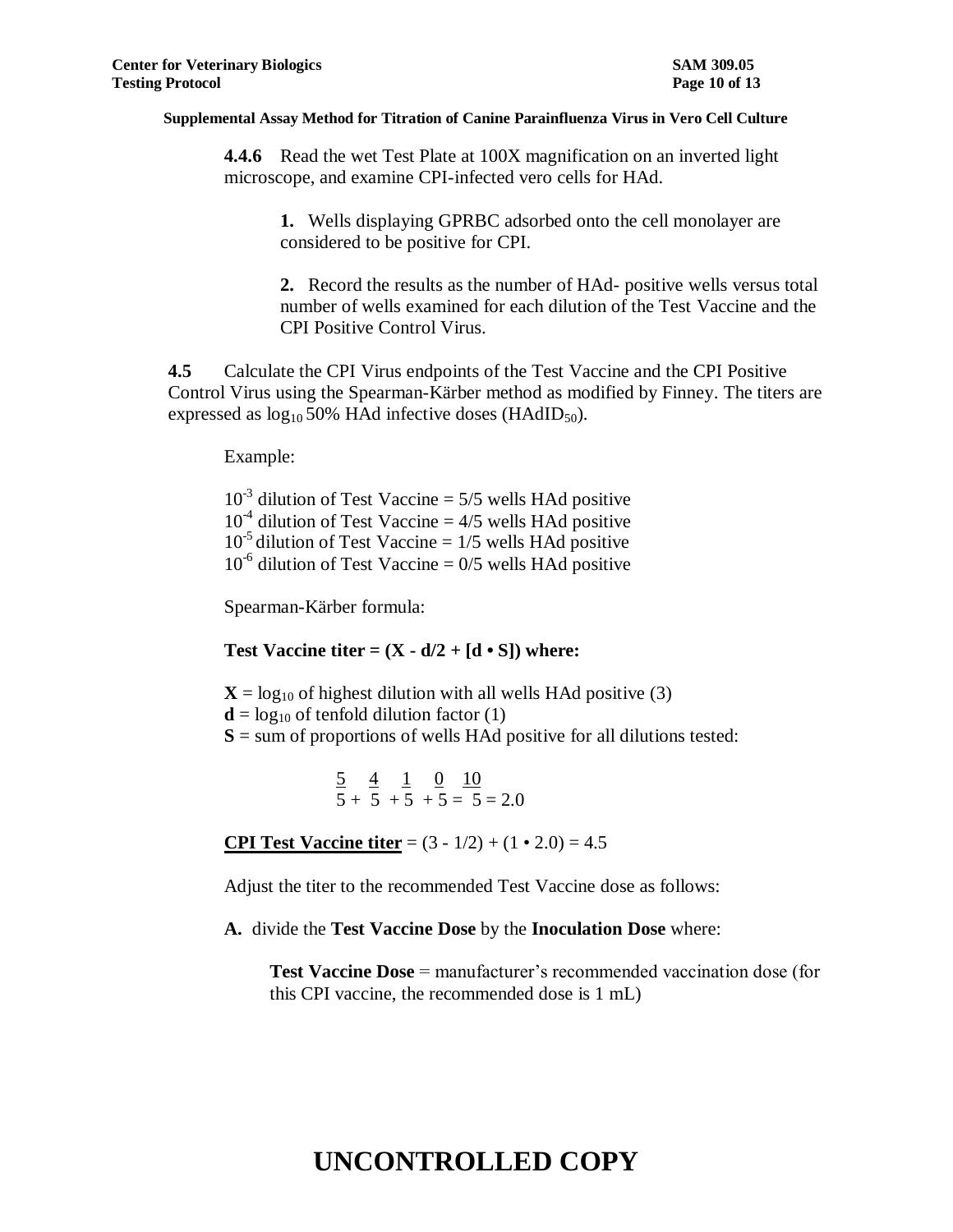**Inoculation Dose** = amount of diluted Test vaccine added to each well of the Test Plate (for this test CPI vaccine, the inoculation dose is 0.2 mL)

 \_\_\_1 mL dose  $0.2$  mL inoculum = 5

**B.** calculate log<sup>10</sup> of value in **A** and add it to the **Test Vaccine titer** as illustrated below:

Log of  $5 = 0.7$ 

**CPI Test Vaccine titer** = 4.5 + 0.7 = 5.2

Therefore, the titer of the CPI Test Vaccine is  $10^{5.2}$  HAdID<sub>50</sub>/mL.

## **5. Interpretation of the Test Results**

## **5.1 Validity requirements**

**5.1.1** The calculated titer of the CPI Positive Control Virus must fall within plus or minus 2 standard deviations  $(\pm 2 \text{ SD})$  of its mean titer, as established from a minimum of 10 previously determined titers.

**5.1.2** The lowest inoculated dilution of the CPI Positive Control Virus must exhibit a 100% positive HAd reaction (5/5). If an endpoint is not reached (1 or more wells are HAd positive wells at the highest dilution), the titer is expressed as "greater than or equal to" the calculated titer. If an endpoint is critical to testing, the highest (most dilute) must exhibit no positive HAd reaction (0/5).

**5.1.3** The Negative Cell Controls shall not exhibit degradation, HAd, or cloudy media indicative of contamination.

**5.2** If the validity requirements are not met, the assay is considered a **NO TEST** and can be retested without prejudice.

**5.3** In a valid test, if the titer of the Test Vaccine is greater than or equal to the titer contained in the Animal and Plant Health Inspection Service (APHIS) filed Outline of Production for the product under test, the Test Vaccine is considered **SATISFACTORY**.

**5.4** In a valid test, if the titer of the Test Vaccine is less than the titer contained in the APHIS filed Outline of Production for the product under test, the Test Vaccine may be retested in accordance with 9 CFR 113.8.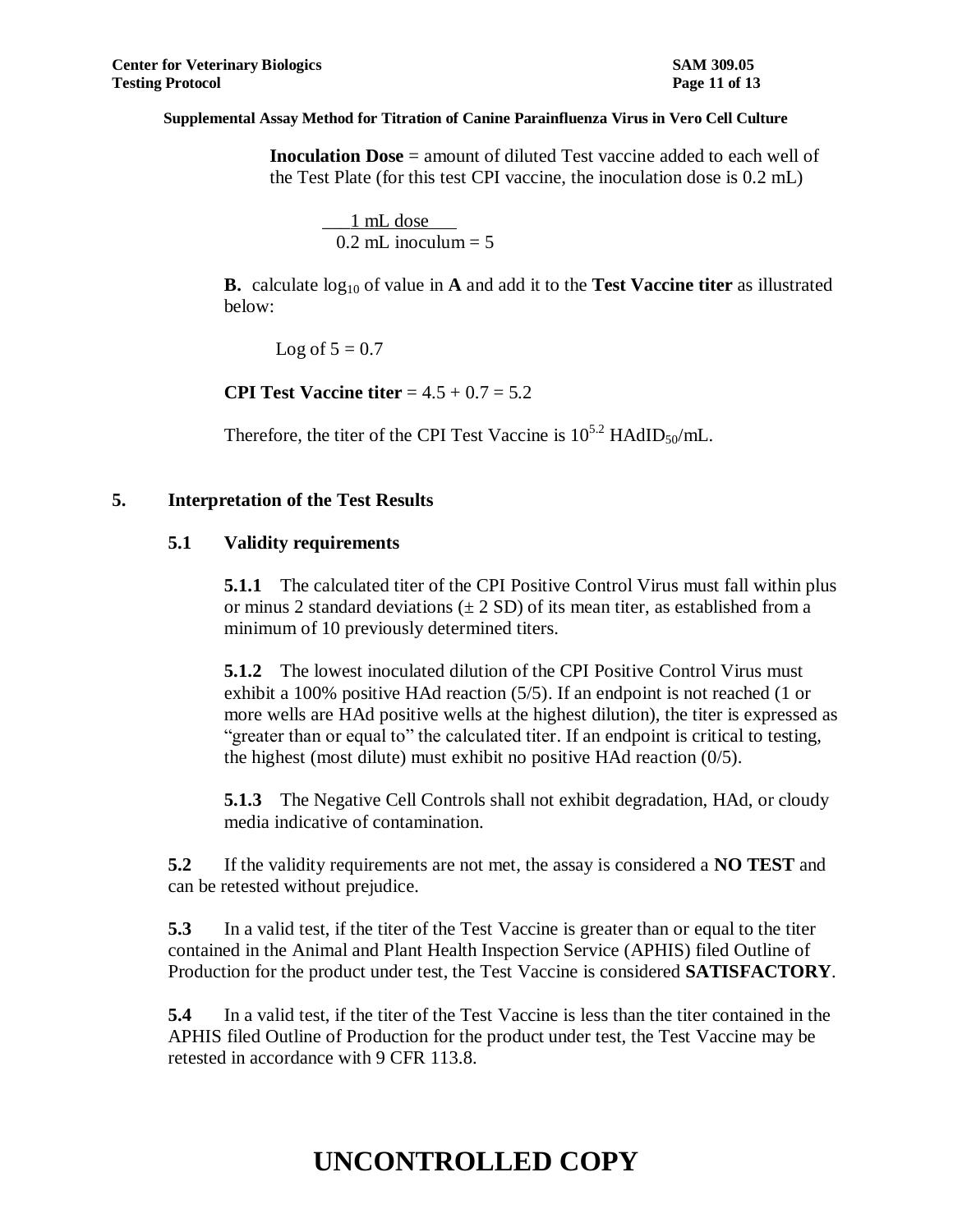### **6. Report of Test Results**

Results are reported as  $HAdID_{50}$  per dose of Test Vaccine.

### **7. References**

**7.1** Title 9, *Code of Federal Regulations*, part 113.316, U.S. Government Printing Office, Washington, DC.

**7.2** Cottral, GE, (Ed.), 1978. *Manual of standardized methods for veterinary microbiology.* Comstock Publishing Associates, Ithaca, pg. 731.

**7.3** Finney, DJ, 1978. *Statistical method in biological assay*. Griffin, London. 3rd edition, pp. 394-401.

### **8. Summary of Revisions**

### **Version .05**

• The Contact information has been updated; however, the Virology Section has elected to keep the same next review date for the document.

### **Version .04**

• The Contact information has been updated.

### **Version .03**

• The term "Reference" has been changed to "Positive Control" throughout the document.

### **Version .02**

This document was revised to clarify the practices currently in use at the Center for Veterinary Biologics and to provide additional detail. While no significant changes were made that impact the outcome of the test, the following changes were made to the document:

- **2.2.4.2** The amount of sodium bicarbonate (NaHCO<sub>3</sub>) has been changed from 2.2 g to 1.1 g.
- **2.2.4.7** Penicillin and streptomycin have been deleted.